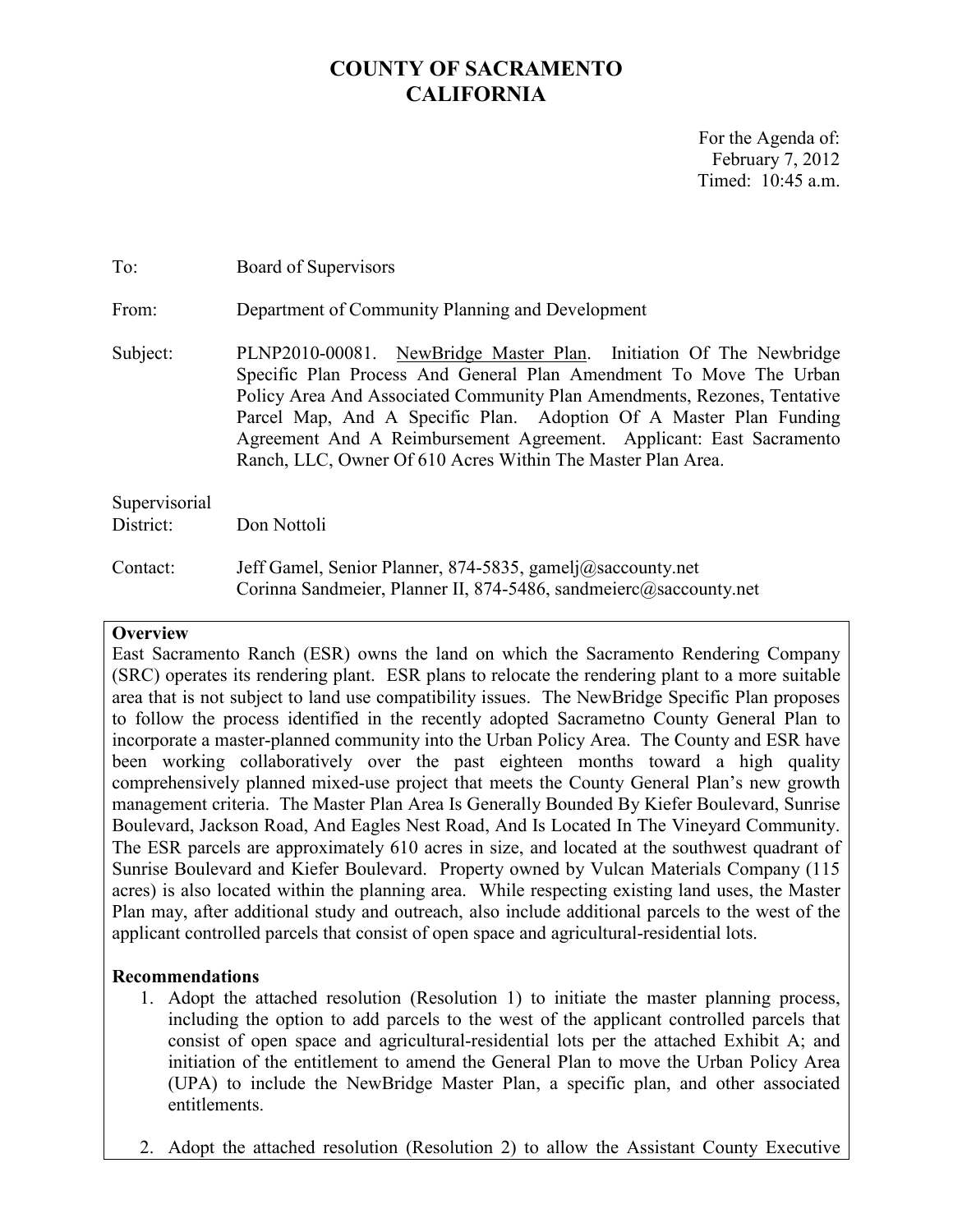Officer to enter into a funding agreement (Attachment 1) between the County and ESR for the NewBridge Master Plan.

- 3. Adopt the NewBridge Master Plan Reimbursement Agreement (Attachment 2).
- 4. Direct staff to return to the Board of Supervisors (Board), after meeting with the Planning Commission, when a project description is formalized and the environmental analysis is to be initiated.

## **Measures/Evaluation**

Adoption of a Master Plan allowing for future economic vitality, high quality design, and appropriate public outreach.

### **Fiscal Impact**

The Master Plan process is funded entirely by the applicant as outlined in the attached Funding Agreement. A reimbursement agreement is included to allow the applicant to be reimbursed if non-participating property owners are included in the Master Plan.

# **BACKGROUND**

ESR owns the land on which the SRC operates its rendering plant. ESR proposes the NewBridge Specific Plan and planning process for developing the property that includes mixed use, residential, commercial, office, parks, open space and habitat preserve areas. Development of the property will provide ESR the funding needed for construction of a new state of the art rendering facility in a more suitable area that is not subject to land use compatibility issues. The County and ESR have been working collaboratively over the past eighteen months in the preapplication phase toward a high quality, comprehensively planned, mixed-use project that meets the County General Plan's new growth management criteria.

The request to initiate the Newbridge Master Plan was submitted by ESR on November 10, 2011 (Attachment 3). The boundaries of the applicant-controlled property are Kiefer Boulevard on the north, Sunrise Boulevard on the east, Jackson Road on the south, and Eagles Nest Road on the west. The 725-acre area consists of 610 acres owned by ESR, and 115 acres owned by Vulcan Materials Company. Preliminary land use plans show the potential for 3,025 residential units in a range of housing types, and support commercial and commercial mixed-use areas. The master planning effort will include the following entitlements:

- NewBridge Specific Plan (master plan process)
- General Plan Amendment to expand the Urban Policy Area
- General Plan Amendment (other)
- Community Plan Amendment
- Rezone
- Specific Plan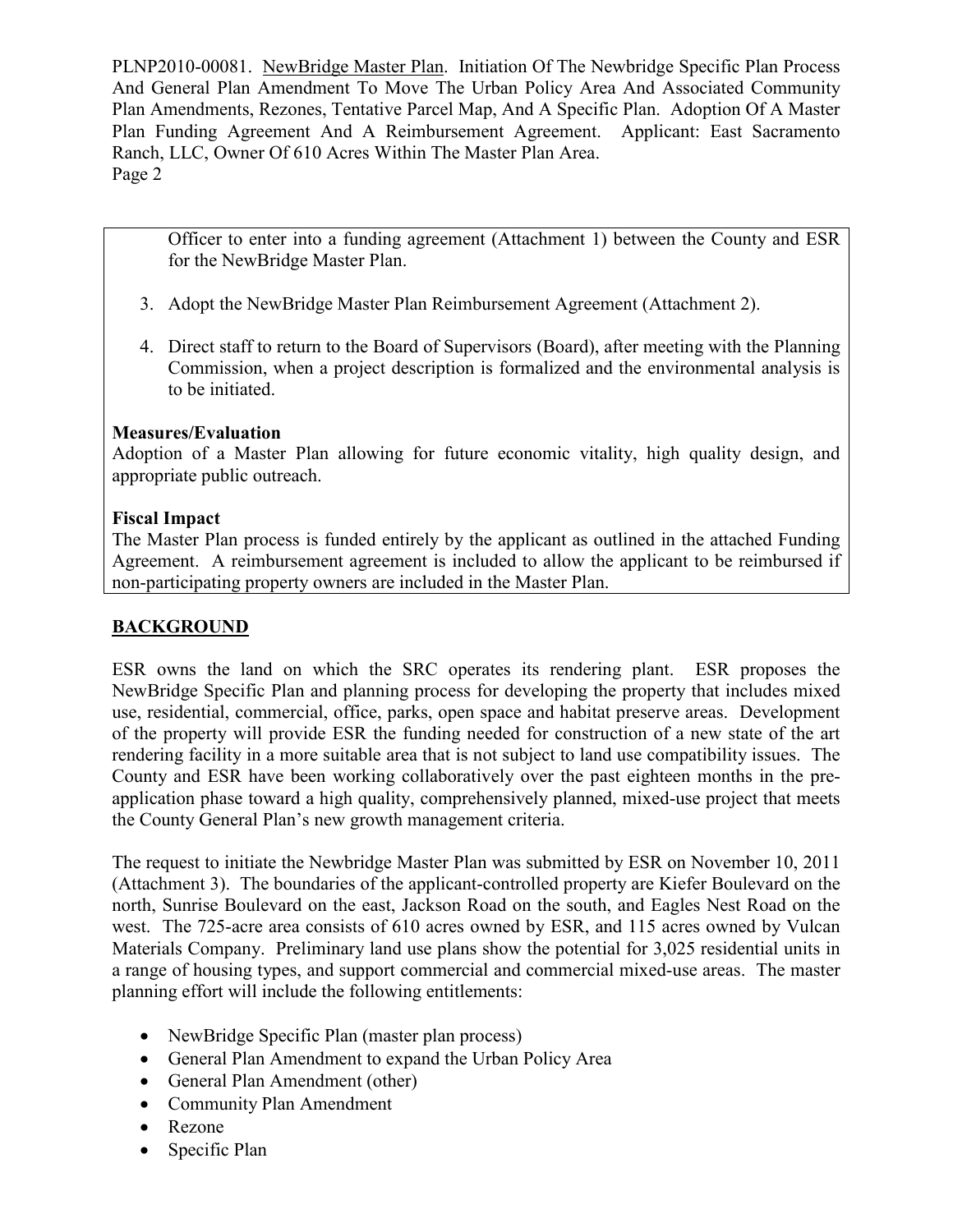- Tentative Parcel Map (large-lot map)
- Affordable Housing Plan

On January 24, 2012, courtesy notices for the hearing by the Board were mailed to those property owners within 500 feet of a study area that encompasses the NewBridge Master Plan as submitted by ESR, a large open space parcel also owned by ESR located west of Eagles Nest Road, and several non-conforming agricultural-residential lots zoned AG-80 also located west of Eagles Nest Road (see attached Exhibit A).

## **DISCUSSION**

General Plan Consistency: The General Plan provides guidance on accepting applications to initiate a master plan process located outside of the UPA. In those cases where the master plan process is located outside of the UPA, the request to initiate the Master Plan must be consistent with General Plan Land Use Policy #119. The applicants justification for consistency is attached as Attachment 4. Staff recommends that the Board of Supervisors make the following findings to accept the application to move the UPA as reviewed against the following criteria:

- 1. Parallel Process to Expand the UPA and Prepare the Master Plan. The applicant has submitted a request to consider an expansion of the UPA in conjunction with the NewBridge Master Plan. The UPA boundary is currently located north of Kiefer Boulevard and east of Sunrise Boulevard. If the Master Plan is approved, the UPA could easily be relocated along the west and south (Jackson Road) boundaries of the Master Plan area so as not to exclude any intervening parcels. It should be noted that the proposed expansion of the UPA would include the 62-acre strip of land that contains the Folsom South Canal, and as discussed below, staff will work with the adjacent land owners and report back on the final Master Plan boundary prior to initiating the required environmental analysis. Since the applicant has requested a parallel process, staff believes the Board can find that this General Plan criterion is met.
- 2. Project Justification and Outreach Plan: The applicant has submitted a justification statement explaining that the current location of the rendering plant is no longer appropriate due to the encroachment of development, the need to develop the site to finance the relocation of the plant and construction of a new state of the art rendering facility, and the surrounding urban land uses that are both existing and proposed. The applicant has also submitted an outreach plan (Attachment 5) to meet with neighbors and other stakeholders throughout the planning process. The outreach plan contains key outreach measures to occur before the CEQA process begins. It is expected that in the formulation of a work plan will be one of the first steps in the master planning process, and the outreach schedule will be include a detailed work program. Hence, staff believes that the Board can find that this General Plan criterion is met.
- 3. Proximity to Existing Urban Areas: The Master Plan is located adjacent to the City of Rancho Cordova. The proposed Arboretum Specific Plan is located east of Sunrise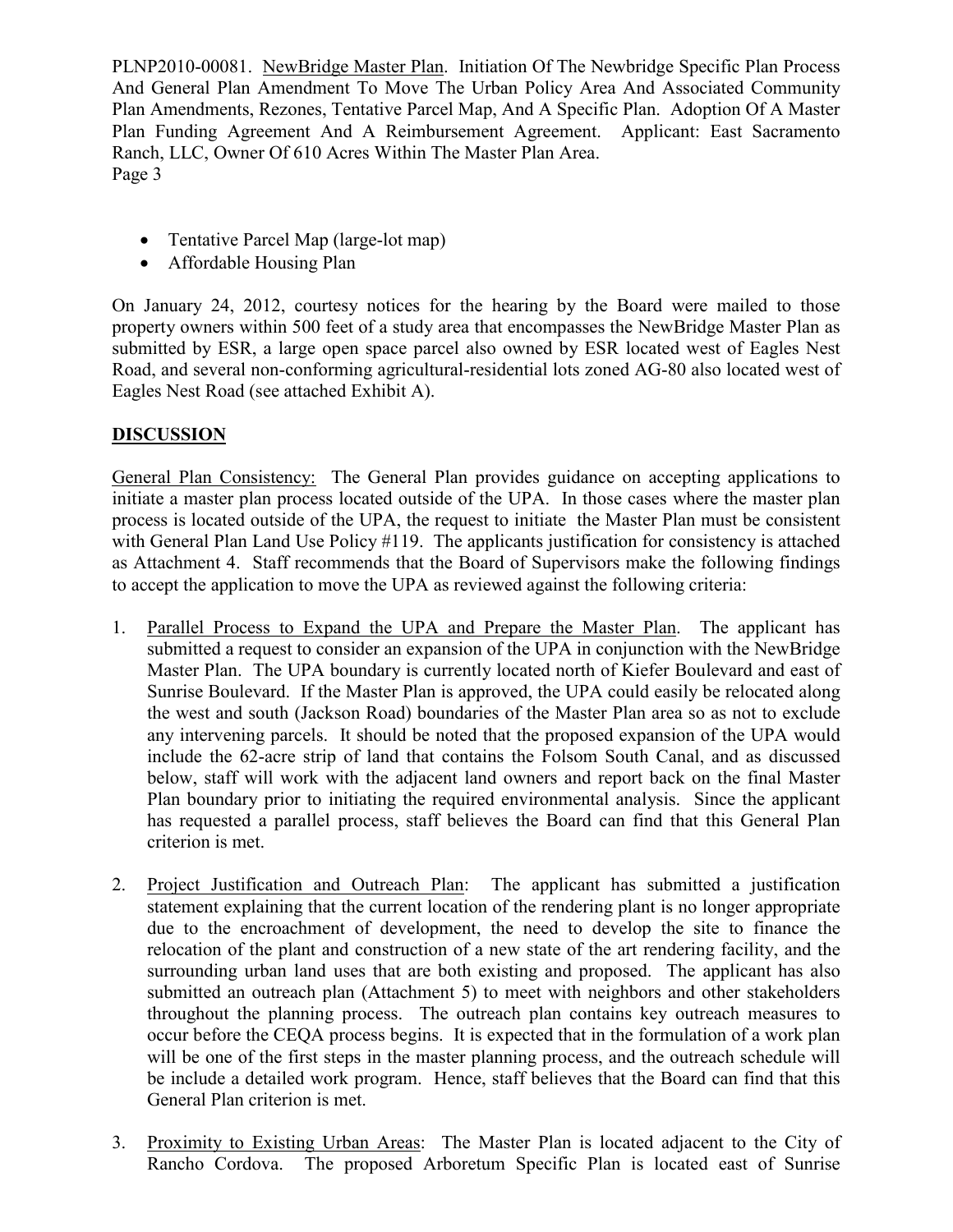Boulevard and is currently pending approval by the City. In addition, the South Mather Specific Plan within the unincorporated County is located to the north and the County is currently working on an urban development plan for this area of the Specific Plan. Therefore, since at least 50 percent of the NewBridge Master Plan is bounded by existing and proposed urban areas, staff believes that the Board can find that this General Plan criterion is met.

4. Logical, Comprehensive and Cohesive Planning Boundaries: The final criteria require logical, comprehensive and cohesive planning boundaries. The applicant controlled (participating) property which includes 610 acres owned by ESR and 115 acres owned by Vulcan Materials Company is bounded by Kiefer Boulevard on the north, Sunrise Boulevard on the east, Jackson Road on the south, and Eagles Nest Road on the west. This area is clearly a logical and cohesive planning boundary; however, there are several nonconforming agricultural-residential lots zoned AG-80 located to the west, as well as a large open space parcel owned by ESR. The area encompassed by the Excelsior Estates preapplication is also located west of the applicant controlled parcels. The adjacent nonconforming agricultural-residential lots are most likely too small to meet the required criteria required by the General Plan to create their own master plan, and without a master plan it would be difficult for these parcels to ever find a means to move the UPA to encompass them or to plan for infrastructure and services. If these agricultural-residential lots are included in the NewBridge Master Plan their current land uses would be respected and inclusion in the Master Plan would allow the property owners greater participation in the planning effort, and if they choose to develop their properties as urban uses in the future, it may be easier to do so if they are part of the NewBridge Master Plan. In addition to land use, transportation and infrastructure planning, there is reason to consider expanding the study area for the Master Plan in recognition of other planning efforts such as the South Sacramento Habitat Conservation Plan (SSHCP). The larger study area (see attached Exhibit A) represents the most comprehensive master plan boundary. Over the next several months, staff intends to work with the adjacent land owners, and report back on the final Master Plan boundary prior to initiating the required environmental analysis. Therefore, staff believes that the Board can find that this General Plan criterion is met.

In addition, the Board will be required to make findings to approve expanding the UPA under General Plan Policy Land Use Policy #120. This land use policy (LU-120) requires the County to only consider approval of a proposed UPA expansion and/or Master Plan outside of the existing UPA if the Board finds that the proposed project is planned and will be built in a manner that meets all of the requirements per General Plan PC-1 through PC-10, and meets either one of the two alternative performance metrics which include a criteria-based approach, or a VMT/Greenhouse Gas Emissions Reduction Metric. A thorough analysis of these, and other, policies will be presented during the subsequent Master Plan hearing and adoption phase.

Funding Agreement and Reimbursement Areement: ESR desires to continue funding the Master Plan effort. A new funding agreement is intended to fund staff costs associated with detailed planning, engineering, environmental, habitat, and other studies necessary to establish the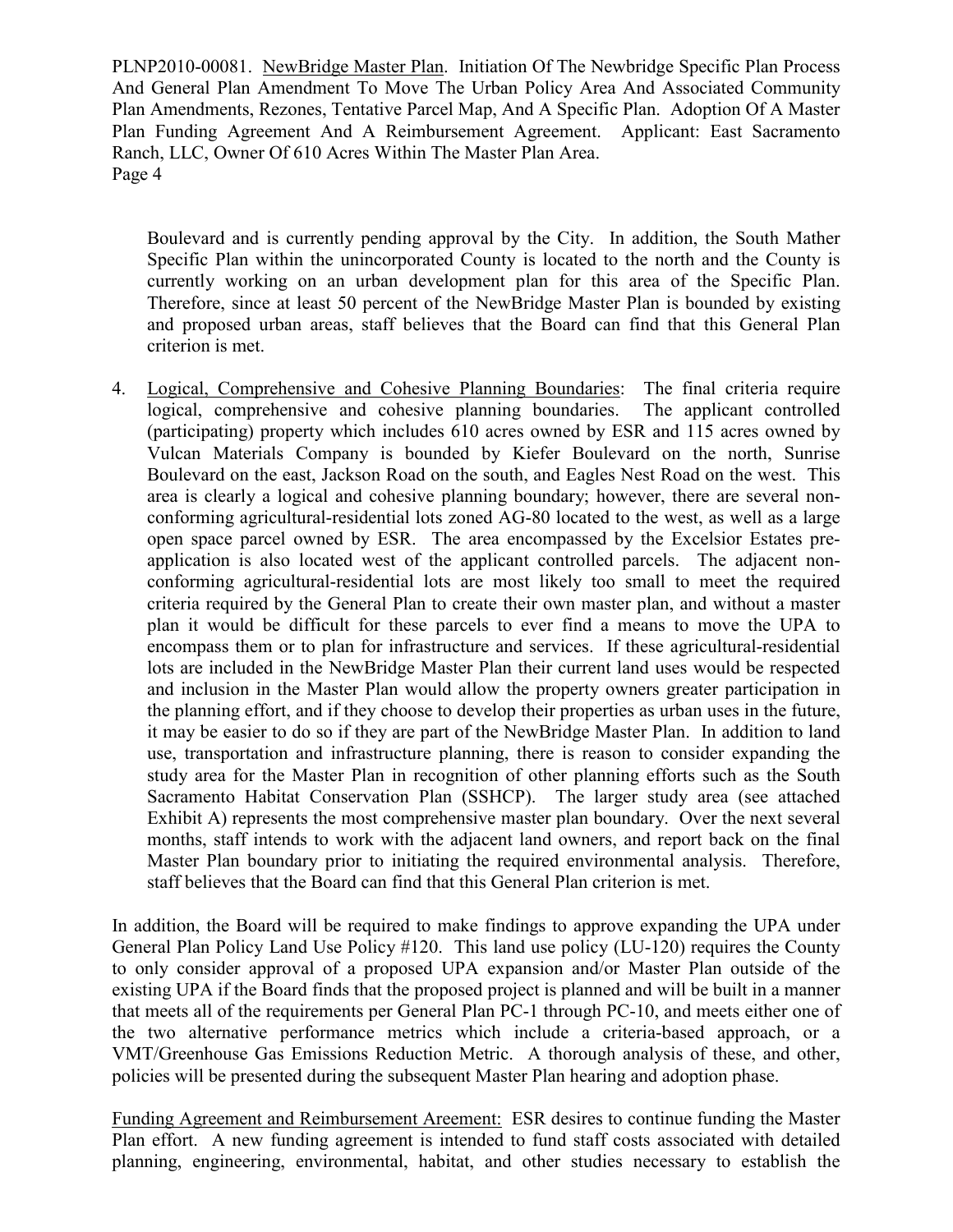fundamental elements of the master plan and specific plan. This funding agreement replaces the agreement that was in place for the pre-application process and estimates costs for two years. The Informal Budget outlines the estimated costssubmitted from several departments and districts for work on the anticipated Master Plan. In addition to the costs in the Informal Budget, separate fees will be collected at project initiation to cover non-planning fees listed in the Planning Application fee schedule not accounted for in the budget. Note that the budget does not include costs to prepare the environmental document. These costs will be covered under a separate agreement.

A reimbursement agreement is also included to allow ESR to recoup costs spent on the master plan process from non-participating property owners should they propose to urbanize their properties, consistent with the master plan, in the future.

Next Steps: It is expected that one of the first tasks in the Master Plan process will be to prepare a schedule with a list of tasks and milestones based on the two-year budget. This schedule will include appropriate outreach sessions. In addition, staff will work with the adjacent land owners, and report back to the Board, after meeting with the Planning Commission, on the final Master Plan boundary and project description prior to initiating the required environmental analysis.

### **MEASURES/EVALUATION**

Adoption of a Master Plan allowing for future economic vitality and high quality design, and appropriate public outreach.

### **FINANCIAL ANALYSIS**

The Master Plan process is funded entirely by the applicants as outlined in the attached Funding Agreement. A reimbursement agreement is included to allow the applicant to be reimbursed if non-participating property owners are included in the Master Plan.

Respectfully submitted,  $APPROVED:$ 

BRADLEY J. HUDSON County Executive

NAVDEEP S. GILL, Assistant County Executive Officer